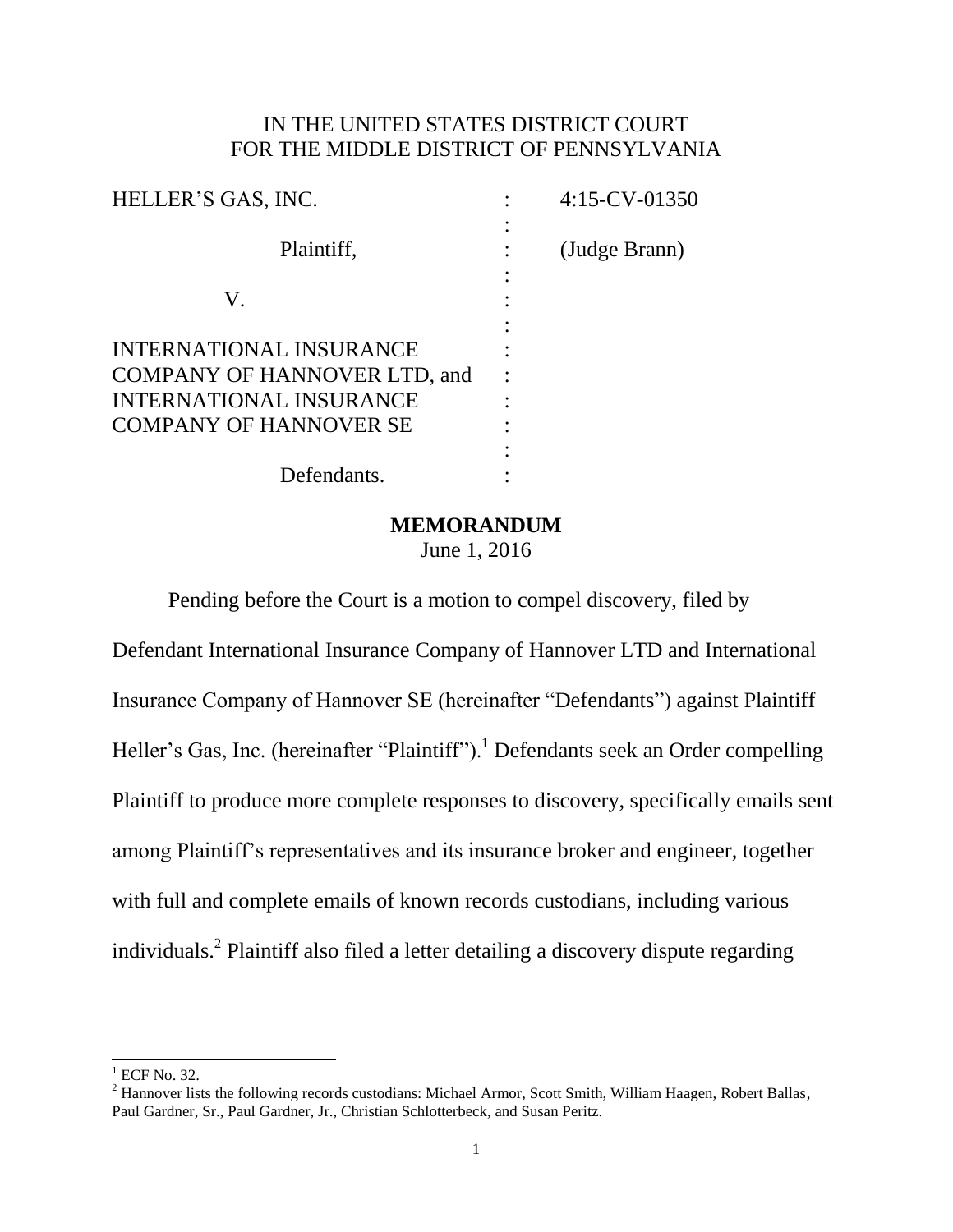Defendants' Privilege Log, together with approximately seventy pages of documents redacted by Defendant.

The parties engaged in a telephone conference with this Court on April 21, 2016, after which an Order was entered, directing the parties to file simultaneous briefs.<sup>3</sup> After submitting their briefs, this Court entered an Order directing Defendants to produce the seventy pages of redacted documents for an *in camera* review.<sup>4</sup> In accordance with the following reasoning, Defendants' motion to compel is granted and Plaintiff's request is denied.

## **I. BACKGROUND**

This case arises from an insurance claim filed by Plaintiff, who had been issued a commercial output insurance program property insurance policy by Defendants. Plaintiffs used this policy to insure property that housed six 30,000 gallon tanks filled with approximately 136,800 gallons of liquid propane. On October 11, 2013, Plaintiffs found evidence of a sinkhole beneath the tanks, which had allegedly damaged them. Plaintiff then removed the liquid propane from the tanks, transported the liquid propane to other facilities, disassembled the tanks, and moved them to stable ground at considerable expense. Defendants denied coverage for the loss, aside from \$5,000 under emergency removal expense coverage within

 $\overline{\phantom{a}}$ 

<sup>&</sup>lt;sup>3</sup> The parties filed their briefs on April 29, 2016. Hannover, however, filed its brief as an attachment to its motion to compel. Defense counsel was notified by the Clerk's Office to file the brief as a separate document, which he did on May 2, 2016.

 $4$  ECF No. 24.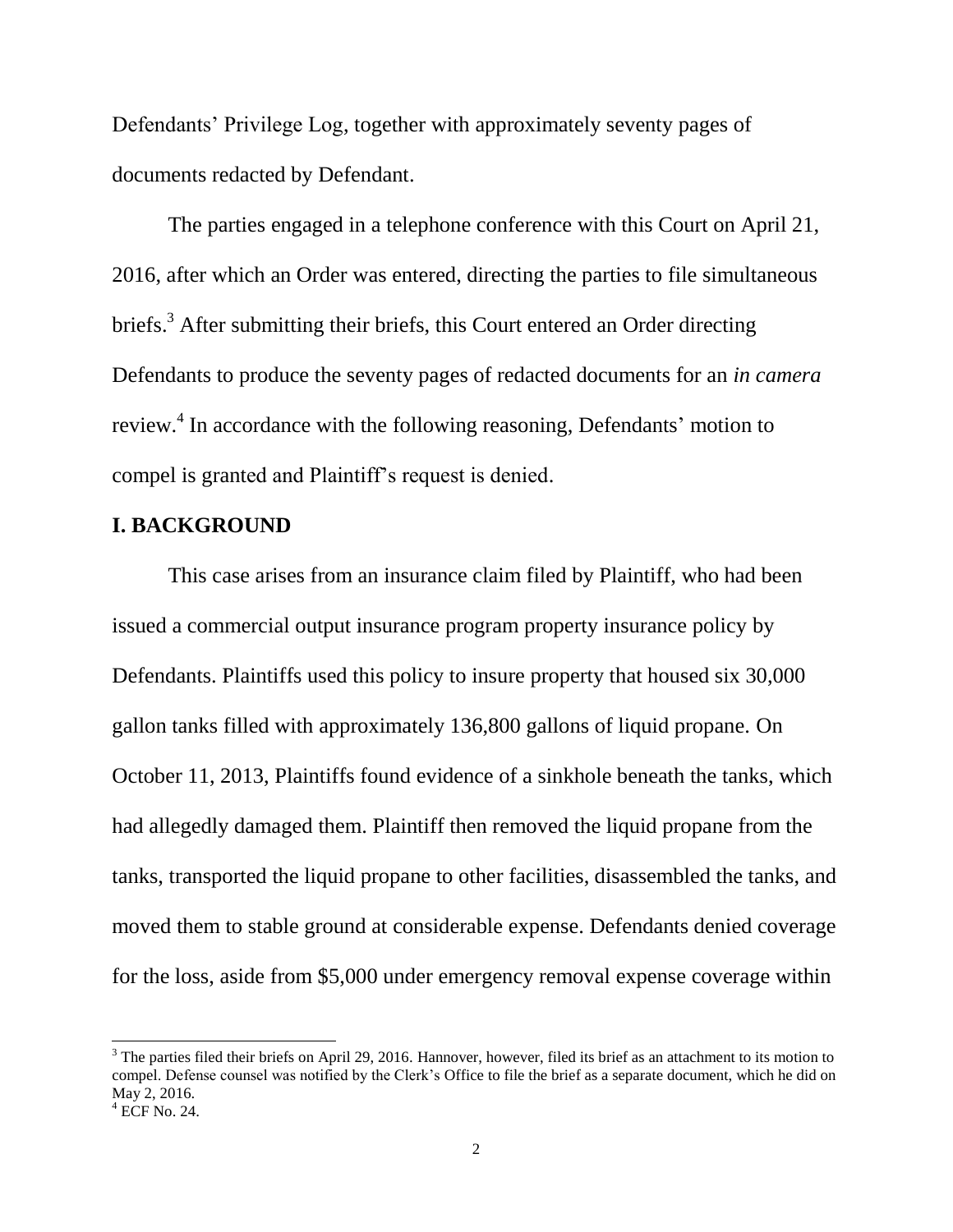the policy. Plaintiff subsequently filed the current action, alleging one count of breach of contract and one count of statutory bad faith.

### **II. DISCUSSION**

#### **A. Defendants' Motion to Compel**

Defendants argue that, after receiving information from various third parties requested through subpoenas, Defendants discovered that Plaintiff failed to produce relevant and discoverable information. For example, Defendants received an email from a records custodian who admitted in the email that there was no physical damage to the propane tanks. This email was discovered, not through documents produced by Plaintiff, but from documents produced from a third party. Defendants request that this Court compel Plaintiff to produce more complete responses to discovery.

Federal Rule of Civil Procedure 26(b)(1), recently amended as of December 1, 2015, provides that "[p]arties may obtain discovery regarding any nonprivileged matter that is relevant to any party's claim or defense and proportional to the needs of the case . . ."<sup>5</sup> Evidence is relevant if it has "any tendency to make a fact more or less probable than it would be without the evidence" and if it "is of consequence in determining the action."<sup>6</sup> Discovery sought "need not be admissible" in trial, so

 $5$  Fed. R. Civ. P. 26(b)(1).

<sup>6</sup> F.R.E. 401; *see also Shaffer v. State Farm Mut. Auto. Ins. Co.*, 2014 WL 931101, \*1 (M.D. Pa. March 10, 2014).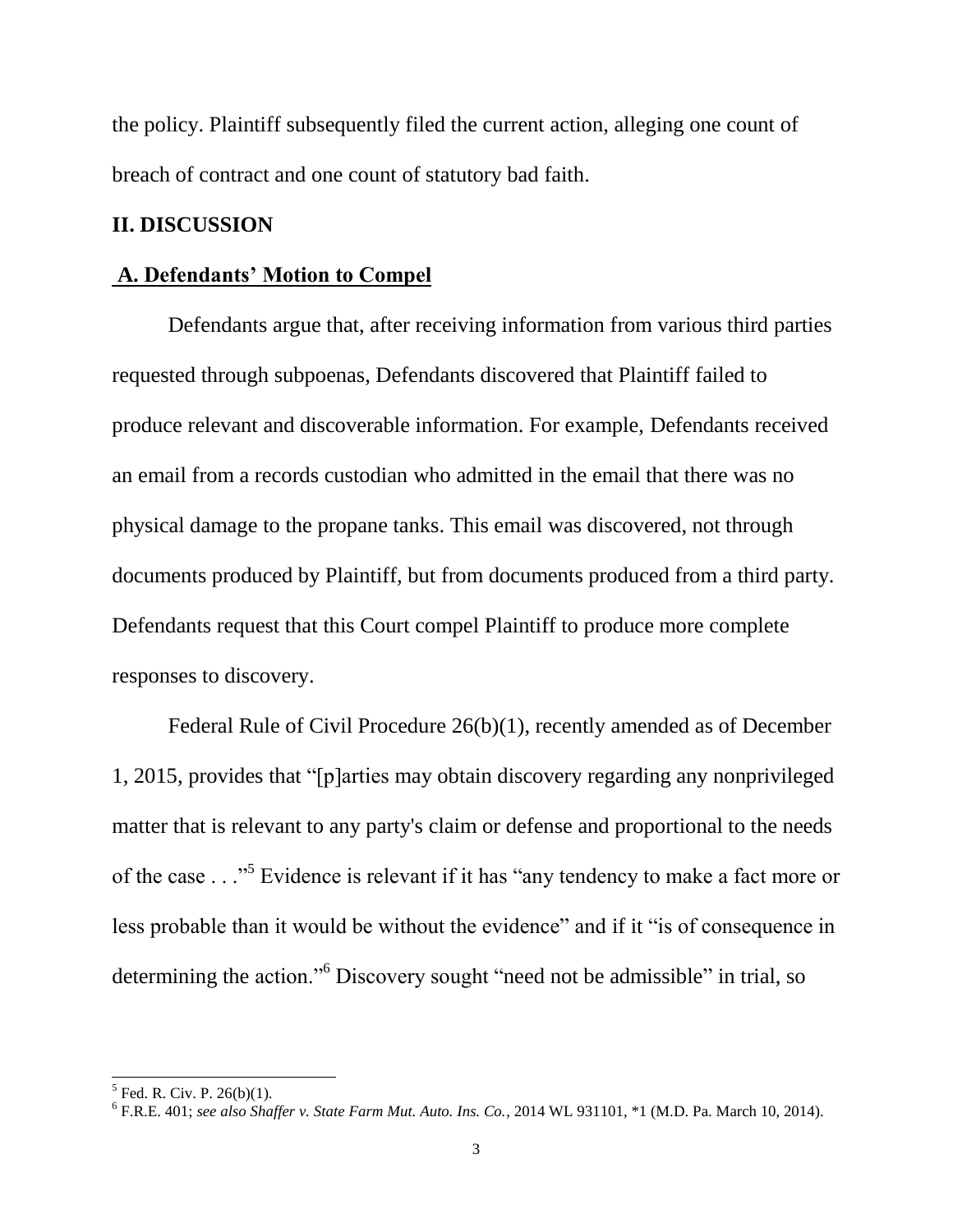long as it is otherwise obtained within the scope of discovery delineated in Rule  $26.7$ 

The party objecting to discovery must state the grounds for the objection with specificity.<sup>8</sup> The party requesting the discovery then bears the burden to prove that the requested discovery falls within the bounds of Rule  $26<sup>9</sup>$  If this burden is met, the objecting party must then "convince the court why discovery should not be had."<sup>10</sup>

As stated above, Defendants seek more complete responses to discovery requests. Plaintiff states, in response, that it has already produced four hundred and thirty-one pages of documents at Defendants' request and that Defendants have suffered no prejudice, as they received the disputed documents, albeit from third parties. Plaintiff's counsel also states that he is "amenable to revisiting the issue with Plaintiff and issuing an appropriate discovery certification.<sup> $11$ </sup> As the Plaintiff offers no objection to "revisiting the issue," this Court will grant Defendants' motion to compel and will order Plaintiff to produce the discovery previously requested by Defendants.

 $\overline{\phantom{a}}$ 

 $7$  Fed. R. Civ. P. 26(b)(1).

<sup>8</sup> *Momah v. Albert Einstein Medical Center*, 164 F.R.D. 412, 417 (E.D. Pa. 1996).

<sup>9</sup> *Id.*

<sup>10</sup> *Id.*

 $11$  ECF No. 21.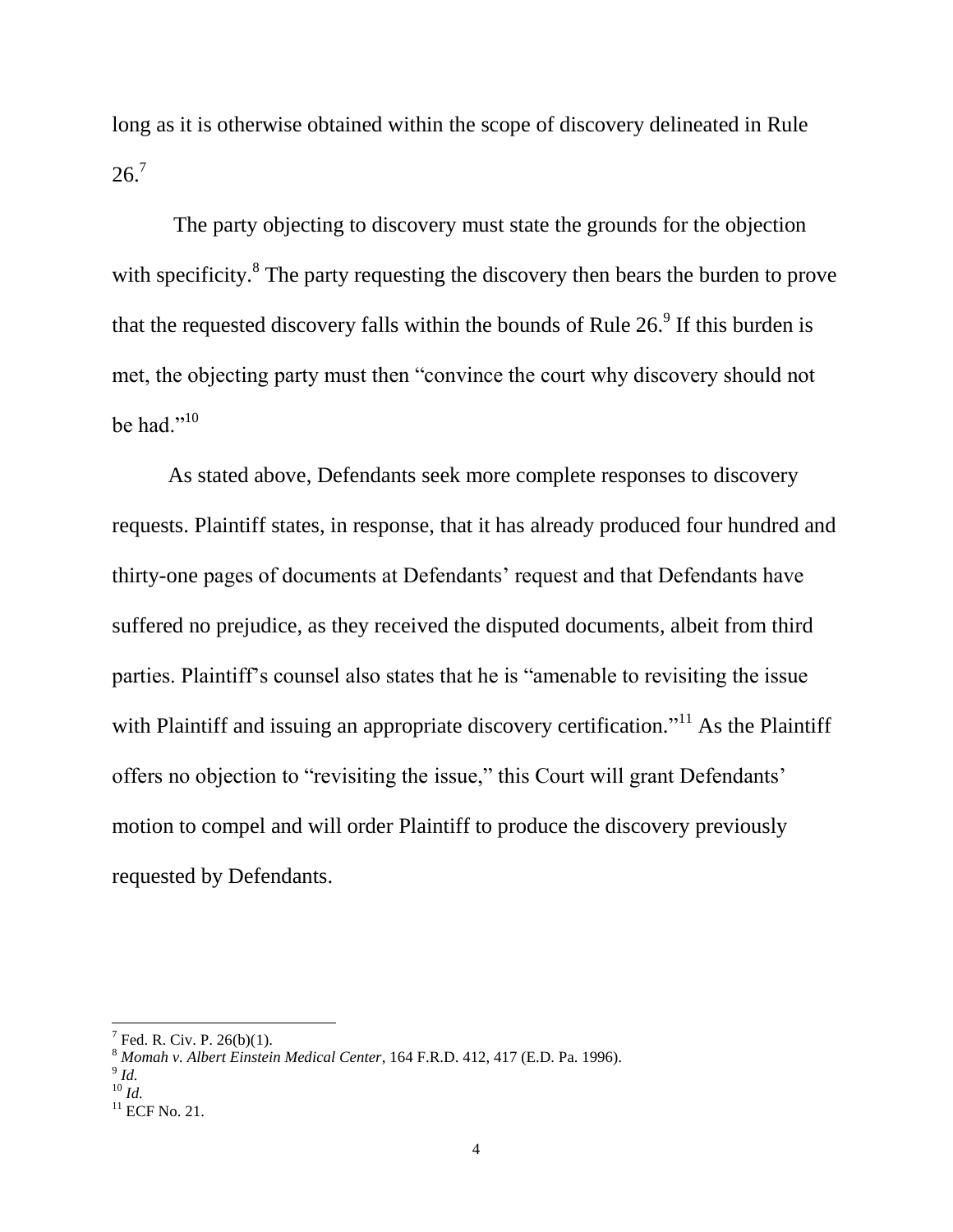## **B. Plaintiff's request for a more detailed Privilege Log and discovery of redacted material**

In its letter dated April 15, 2016, Plaintiff argues that Defendants' Privilege Log contains inadequate descriptions of the withheld and redacted documents. It points to examples where Defendants describe documents that contain "legal analysis" or "legal advice;" these descriptions are arguably too vague to determine the scope of the document and the precise reason for preserving its confidentiality.

Additionally, Plaintiffs argue that much of the information that Defendants seek to protect does not fall within the attorney-client privilege, the work product doctrine, or reserve information. Plaintiffs contend that all but one document is either sent to or from employees of Energi Insurance Services, Inc. (hereinafter "Energi") or York Risk Services Group, Inc. (hereinafter "York"), neither of whom are subsidiaries of or owned by Defendants. According to Plaintiff, therefore, the documents do not fall within the protection of the attorney-client privilege or the work product doctrine.

Defendants argue that the redacted and withheld information is, in fact, protected and need not be disclosed. In their Answer, Defendants do not assert an agency relationship with either Energi, Defendants' broker or third-party administrator, or York, Defendants' authorized claim representative. Curiously,

5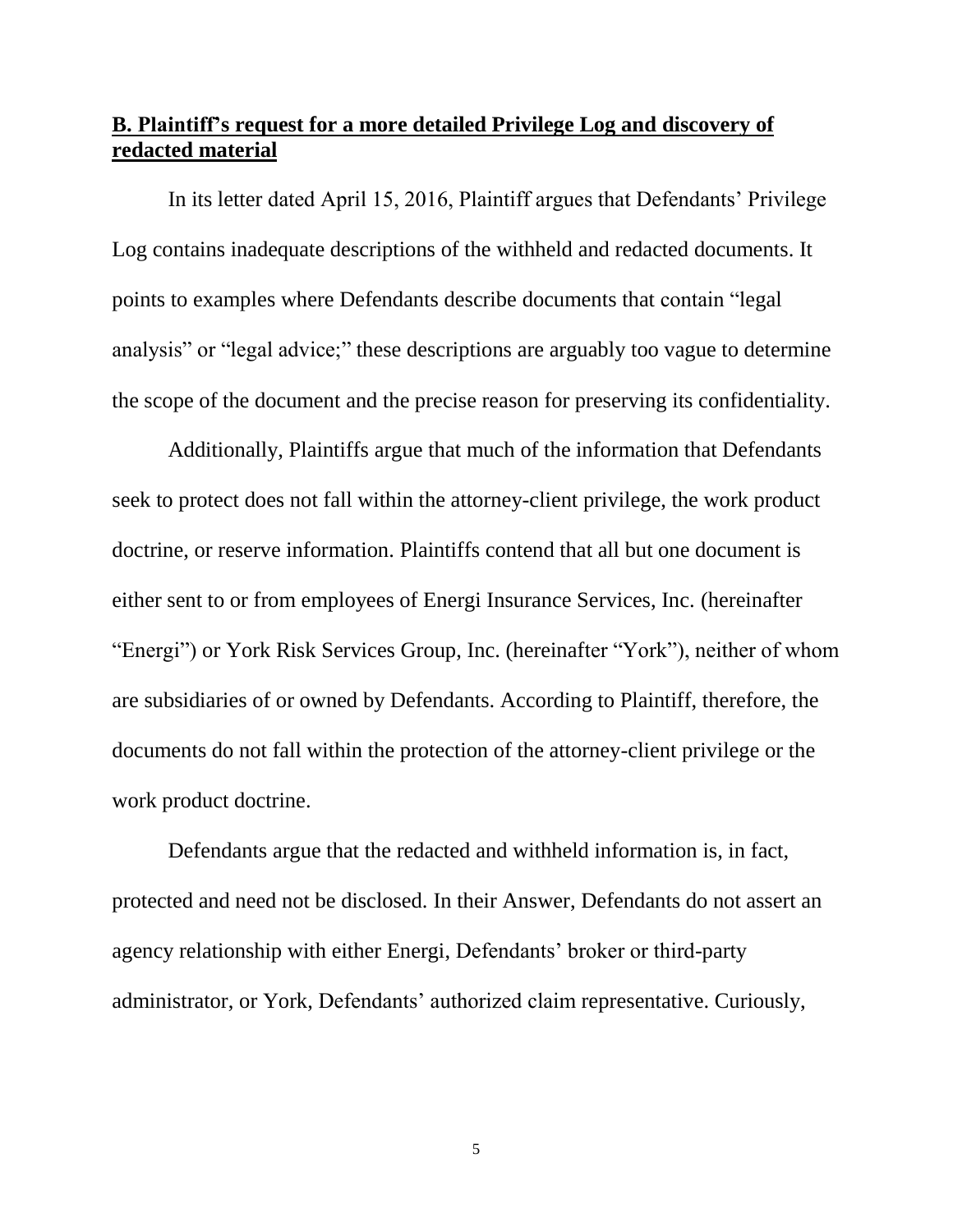Defendants advance just the opposite in their papers.<sup>12</sup> Communication between inhouse counsel for these companies and Defendants, they argue, fall within the scope of attorney-client privilege.<sup>13</sup>

Following a review of the parties' supporting briefs and the seventy pages of redacted documents provided to Plaintiff, this Court directed Defendants to submit the documents, unredacted, so that the Court could conduct an *in camera* review. After thoroughly examining the documents, this Court finds that the information redacted appropriately falls within the attorney-client privilege and work product doctrine and is consequently information directly related to or referencing legal strategy regarding the instant litigation. The correspondence further supports Defendants' latterly-advanced argument that Energi and York are essentially agents of Defendants.<sup>14</sup>

 $\overline{\phantom{a}}$ 

 $12$  ECF No. 23 at 7.

<sup>13</sup> *In re Ford Motor Co.*, 110 F.3d 954 (3d Cir. 1997) (abrogated on other grounds in *Mokawk Indus., Inc. v. Carpenter*, 558 U.S. 100 (2011)).

 $<sup>14</sup>$  On the other hand, this Court agrees with Plaintiff that Defendants have failed to provide a sufficiently detailed</sup> Privilege Log. Defendants cite *Wei v. Bodner*, in support of their argument that their Privilege Log provides sufficient information. *Wei* holds that "[a]t a minimum, for each document asserted to be protected by these privileges, the defendants must provide both plaintiff and the Court with the date of the document, the name of its author, the name of its recipient, the names of all people given copies of the document, the subject of the document and the privilege or privileges asserted." 127 F.D.R. 91, 96 (D.N.J. 1989). This must be done so that the Court can easily determine whether the documents fall under the privilege or doctrine. *Id.* Here, Defendants provide the Bates Ranges, dates, names of the author and recipients, and the basis of privilege asserted. Defendants also have a "Description of Document" category in which they describe the document as "email" or "email requesting legal analysis," among other things. As stated in *Wei*, Defendants must provide the subject of the document. Neither Plaintiff nor this Court could derive the subject of documents simply labeled as "email" or "email correspondence re: legal analysis." However, this point is rendered moot as this Court reviewed the documents in question and determined that the information was redacted appropriately.